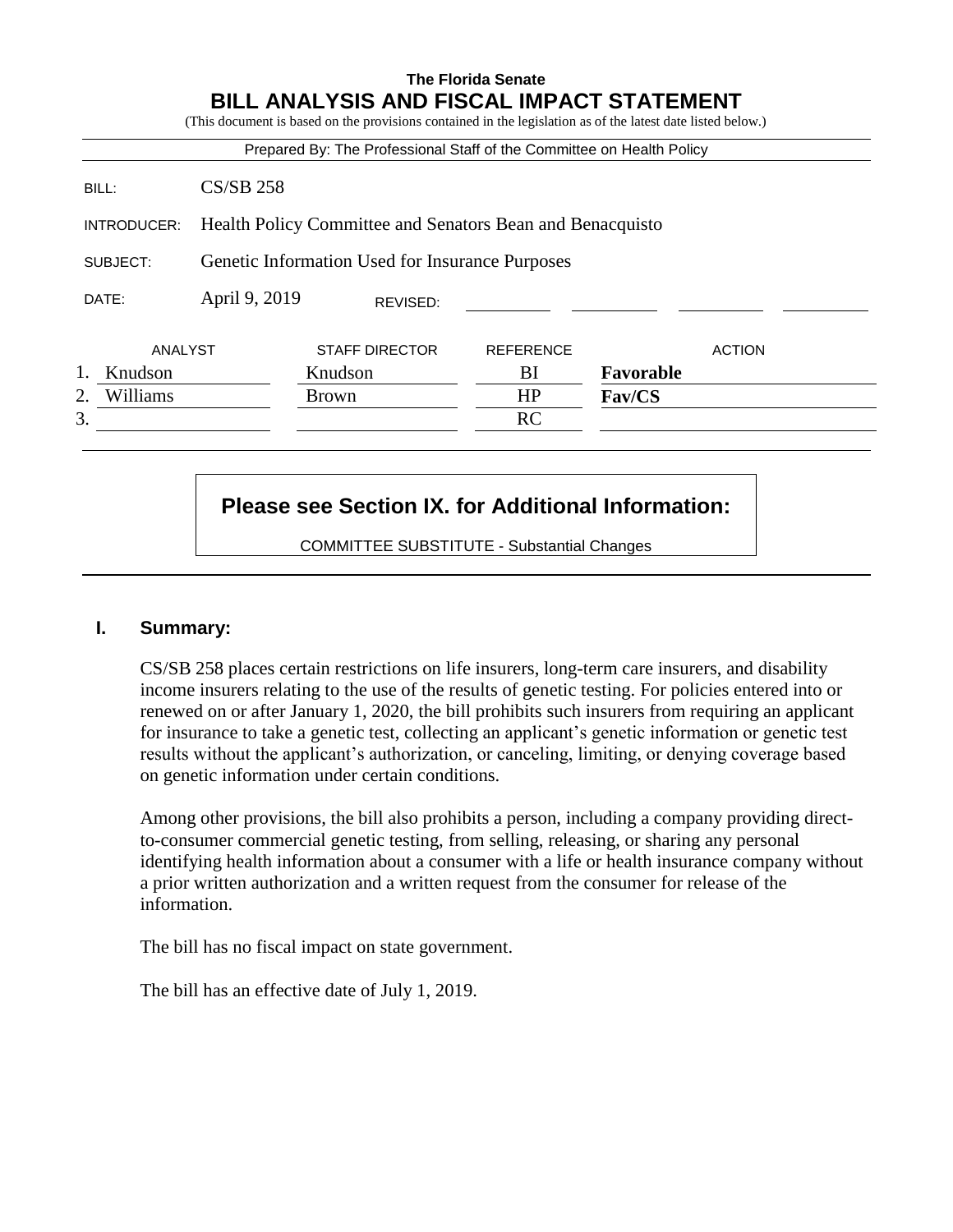$\overline{a}$ 

## **II. Present Situation:**

## **Use of Genetic Information for Insurance Purposes – Florida Requirements**

Insurance policies for life, disability income, and long-term care<sup>1</sup> are exempt from s.  $627.4301$ , F.S., which provides standards for the use of genetic information by health insurers. Health insurers<sup>2</sup> may not, in the absence of a diagnosis of a condition related to genetic information, use such information to cancel, limit, or deny coverage, or establish differentials in premium rates. Health insurers are also prohibited from requiring or soliciting genetic information, using genetic test results, or considering a person's decisions or actions relating to genetic testing in any manner for any insurance purpose.

Section 627.4031, F.S., defines "genetic information" to mean information derived from genetic testing to determine the presence or absence of variations or mutations, including carrier status, in an individual's genetic material or genes that are:

- Scientifically or medically believed to cause a disease disorder, or syndrome, or are associated with a statistically increased risk of developing a disease; or
- Associated with a statistically increased risk of developing a disease, disorder, or syndrome, which is producing or showing no symptoms at the time of testing.

Genetic testing, for purposes of s. 627.4031, F.S., does not include routine physical examinations or chemical, blood, or urine analysis, unless specifically conducted to obtain genetic information, or questions regarding family history.

#### **Federal Laws on the Use of Genetic Information for Insurance Purposes**

Federal law generally prohibits health insurers from soliciting genetic information and using such information for underwriting purposes. Federal law does not apply these prohibitions to life insurance, disability insurance, or long-term care insurance.

## *Genetic Information Nondiscrimination Act of 2008*

The Genetic Information Nondiscrimination Act of 2008 (GINA) amended a number of existing federal laws to prohibit health insurers from using genetic information for underwriting purposes.<sup>3</sup> The act does not apply to life insurance, long-term care insurance, or disability insurance.

<sup>&</sup>lt;sup>1</sup> Section 627.4301(2)(c), F.S. Other types of insurance that are wholly exempt from the statute are accident-only policies, hospital indemnity or fixed indemnity policies, dental policies, and vision policies.

<sup>&</sup>lt;sup>2</sup> Section 627.4301(1)(b), F.S., defines health insurer to mean, "an authorized insurer offering health insurance as defined in s. 624.603, F.S., a self-insured plan as defined in s. 624.031, F.S., a multiple-employer welfare arrangement as defined in s. 624.437, F.S., a prepaid limited health service organization as defined in s. 636.003, F.S., a health maintenance

organization as defined in s. 641.19, F.S., a prepaid health clinic as defined in s. 641.402, F.S., a fraternal benefit society as defined in s. 632.601, F.S., or any health care arrangement whereby risk is assumed."

<sup>&</sup>lt;sup>3</sup> Pub. Law No. 110-233, s. 122 Stat. 881-921 (2008)[. https://www.gpo.gov/fdsys/pkg/PLAW-110publ233/pdf/PLAW-](https://www.gpo.gov/fdsys/pkg/PLAW-110publ233/pdf/PLAW-110publ233.pdf)[110publ233.pdf](https://www.gpo.gov/fdsys/pkg/PLAW-110publ233/pdf/PLAW-110publ233.pdf) (last accessed March 7, 2019).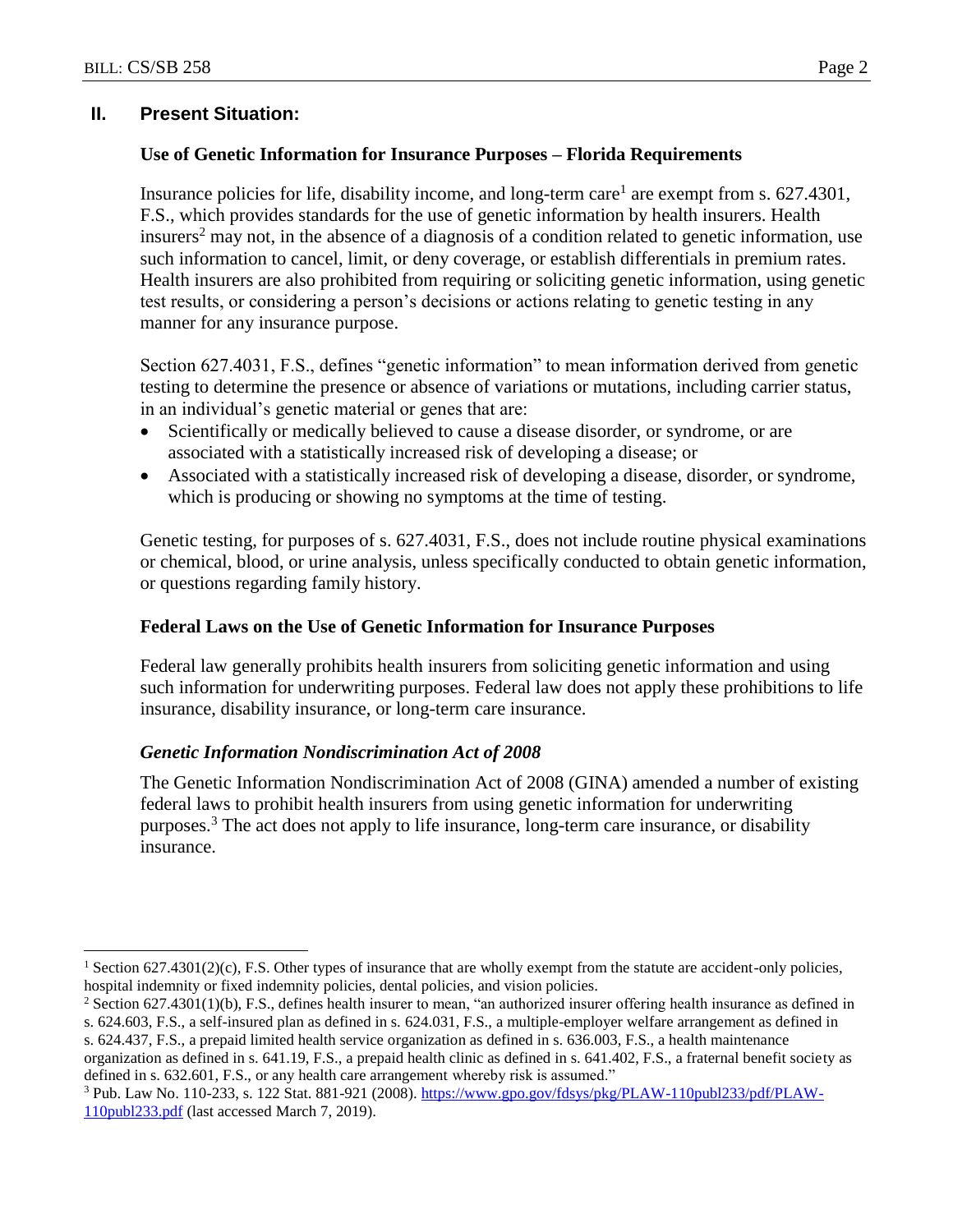Title I of GINA provides protections against discrimination by health insurers on the basis of genetic information.<sup>4</sup> GINA prohibits health insurers and health plan administrators from using genetic information to make rating or coverage decisions.<sup>5</sup> These decisions include eligibility for coverage and setting premium or contribution amounts.

GINA generally prohibits health insurers and health plan administrators from requesting or requiring genetic information of an individual or the individual's family members,<sup>6</sup> nor may such information be requested, required or purchased for underwriting purposes.<sup>7</sup> Underwriting purposes include rules for eligibility, determining coverage or benefits, cost-sharing mechanisms, calculating premiums or contribution amounts, rebates, payments in kind, preexisting condition exclusions, and other activities related to the creation, renewal, or replacement of health insurance or health benefits. Underwriting purposes does not include determining medical appropriateness where an individual seeks a health benefit under a plan, coverage, or policy.<sup>8</sup> Genetic information may be used by an insurer to make a determination regarding the payment of benefits, for example, as the basis of a diagnosis that then would lead to benefits being provided under the insurance policy.

The protections in GINA apply to the individual and group health markets, including employer sponsored plans under the Employee Retirement Income Security Act of 1974 (ERISA).<sup>9</sup> GINA generally expanded many of the genetic information protections in the Health Insurance Portability and Accountability Act of  $1996<sup>10</sup>$  (HIPAA) and applied them to the individual, group and Medicare supplemental marketplaces.<sup>11</sup> The protections enacted in GINA do not apply to Medicare or Medicaid because both programs bar the use of genetic information as a condition of eligibility.<sup>12</sup> GINA also prohibits employment discrimination on the basis of genetic information.<sup>13</sup>

States may provide stronger protections than GINA, which provides a baseline level of protection against prohibited discrimination on the basis of genetic information.

## *Health Insurance Portability and Accountability Act of 1996*

HIPAA establishes national standards to ensure the privacy and nondisclosure of personal health information. The rule applies to "covered entities" which means a health plan, health care

<sup>5</sup> *See* 29 USC 1182; 42 USC 300gg-1; and 42 USC 300gg-53.

<sup>&</sup>lt;sup>4</sup> 110<sup>th</sup> Congress, *Summary: H.R.493 Public Law* (May 21, 2008) (last accessed February 1, 2018).

<sup>6</sup> Department of Health and Human Services, *"GINA" The Genetic Information Nondiscrimination Act of 2008: Information for Researchers and Health Care Professionals*, (April 6, 2009).

<https://www.genome.gov/pages/policyethics/geneticdiscrimination/ginainfodoc.pdf> (last accessed March 7, 2019).

<sup>7</sup> *See* 29 USC 1182(d); 42 USC 300gg-4(d); and 42 USC 300gg-53(e).

<sup>8</sup> *See* 45 CFR 164.502(a)(5)(i)(4)(B).

<sup>9</sup> Perry W. Payne, Jr. et al, *Health Insurance and the Genetic Information Nondiscrimination Act of 2008: Implications for Public Health Policy and Practice*, Public Health Rep., Vol. 124 (March-April 2009), 328, 331.

<sup>&</sup>lt;sup>10</sup> Codified 42 USC 300gg, 29 USC 1181 et seq., and 42 USC 1320d et seq.

<sup>11</sup> *See* Payne at pg. 329.

<sup>12</sup> National Institutes of Health, *The Genetic Information Nondiscrimination Act (GINA)*.

<sup>13</sup> *See* 29 CFR 1635(a), which prohibits the use of genetic information in employment decision making; restricts employers and other entities from requesting, requiring, or purchasing genetic information; requires that genetic information be maintained as a confidential medical record, and places strict limits on disclosure of genetic information; and provides remedies for individuals whose genetic information is acquired, used, or disclosed in violation of GINA.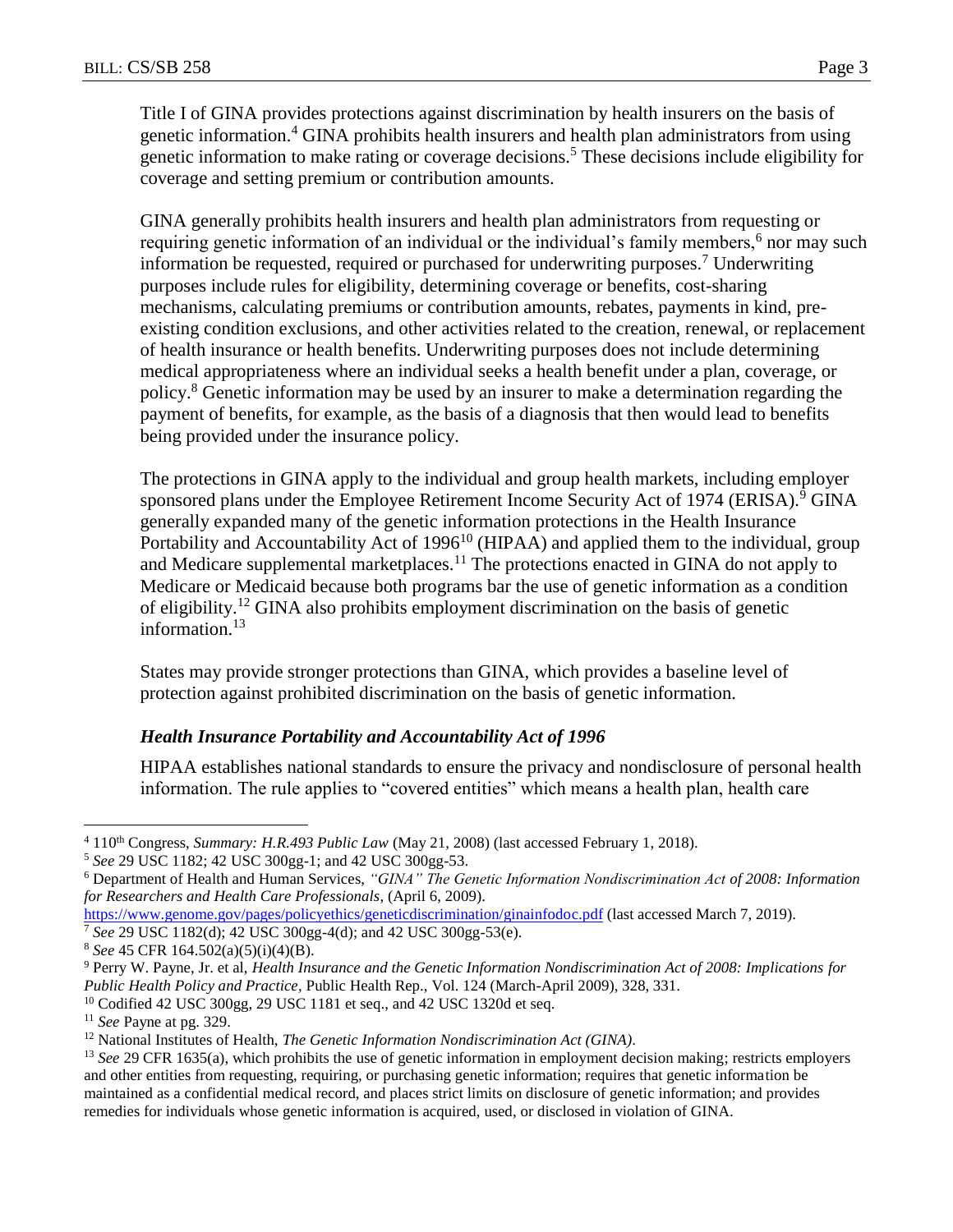clearinghouse, other health care providers, and their business associates.<sup>14</sup> HIPAA provides standards for the use and disclosure of protected health information and generally prohibits covered entities and their business associates from disclosing protected health information, except as otherwise permitted or required.<sup>15</sup> Covered entities generally may not sell protected health information.<sup>16</sup> HIPPA, as modified by GINA, also prohibits health plans from using or disclosing protected health information that is genetic information for underwriting purposes.<sup>17</sup>

## *Patient Protection and Affordable Care Act of 2010*

The Patient Protection and Affordable Care Act of 2010 (ACA) requires all individual and group health plans to enroll applicants regardless of their health status, age, gender, or other factors that might predict the use of health services.<sup>18</sup> These guaranteed issue and guaranteed renewability requirements apply to genetic testing.

## *Use of Genetic Information for Insurance Purposes – Requirements in Other States*

Federal law under GINA applies to all states and provides a baseline level of protection that states may exceed. The NIH has identified 105 state statutes addressing health insurance nondiscrimination across 48 states and the District of Columbia.<sup>19</sup> Fewer states address genetic testing regarding other lines of insurance such as life insurance, disability insurance, and longterm care insurance. $20$ 

Examples of such statutes include Oregon, which requires informed consent to conduct testing, prohibits the use of genetic information for underwriting or ratemaking for any policy for hospital and medical expense, and prohibits using the genetic information of a blood relative for underwriting purposes regarding any insurance policy.<sup>21</sup> Informed consent when an insurer requests genetic testing for life or disability insurance is required in California, New Jersey, and New York.<sup>22</sup> Massachusetts prohibits unfair discrimination based on genetic information or a genetic test and prohibits requiring an applicant or existing policyholder to undergo genetic testing.<sup>23</sup> Arizona prohibits the use of genetic information for underwriting or rating disability insurance in the absence of a diagnosis, and life and disability insurance policies may not use genetic information for underwriting or ratemaking unless supported by the applicant's medical condition, medical history, and either claims experience or actuarial projections.<sup>24</sup>

<sup>&</sup>lt;sup>14</sup> See 45 CFR 160.103.

<sup>15</sup> See 45 CFR 164.502(a).

<sup>&</sup>lt;sup>16</sup> See 45 CFR 164.502(a)(5)(ii)(A).

<sup>17</sup> See 45 CFR 164.502(a)(5)(i).

<sup>18</sup> See 42 USC 300gg-1 and 42 USC 300gg-2.

<sup>19</sup> National Institutes of Health, *Genome Statute and Legislation Database Search*.

<https://www.genome.gov/policyethics/legdatabase/pubsearch.cfm> (database search for "state statute," "health insurance nondiscrimination" performed by Committee on Banking and Insurance professional staff on March 7, 2019).

<sup>&</sup>lt;sup>20</sup> See id. (database search for "state statute," "other lines of insurance nondiscrimination" performed by Committee on Banking and Insurance professional staff on March 7, 2019).

<sup>21</sup> Section 746.135, O.R.S.

<sup>22</sup> *See* Cal. Ins. Code s. 10146 et seq.; s. 17B:30-12, N.J.S.; and ISC s. 2615, N.Y.C.L.

<sup>23</sup> Chapter 175 sections 108I and 120E, M.G.L.

<sup>24</sup> Section 20-448, A.R.S.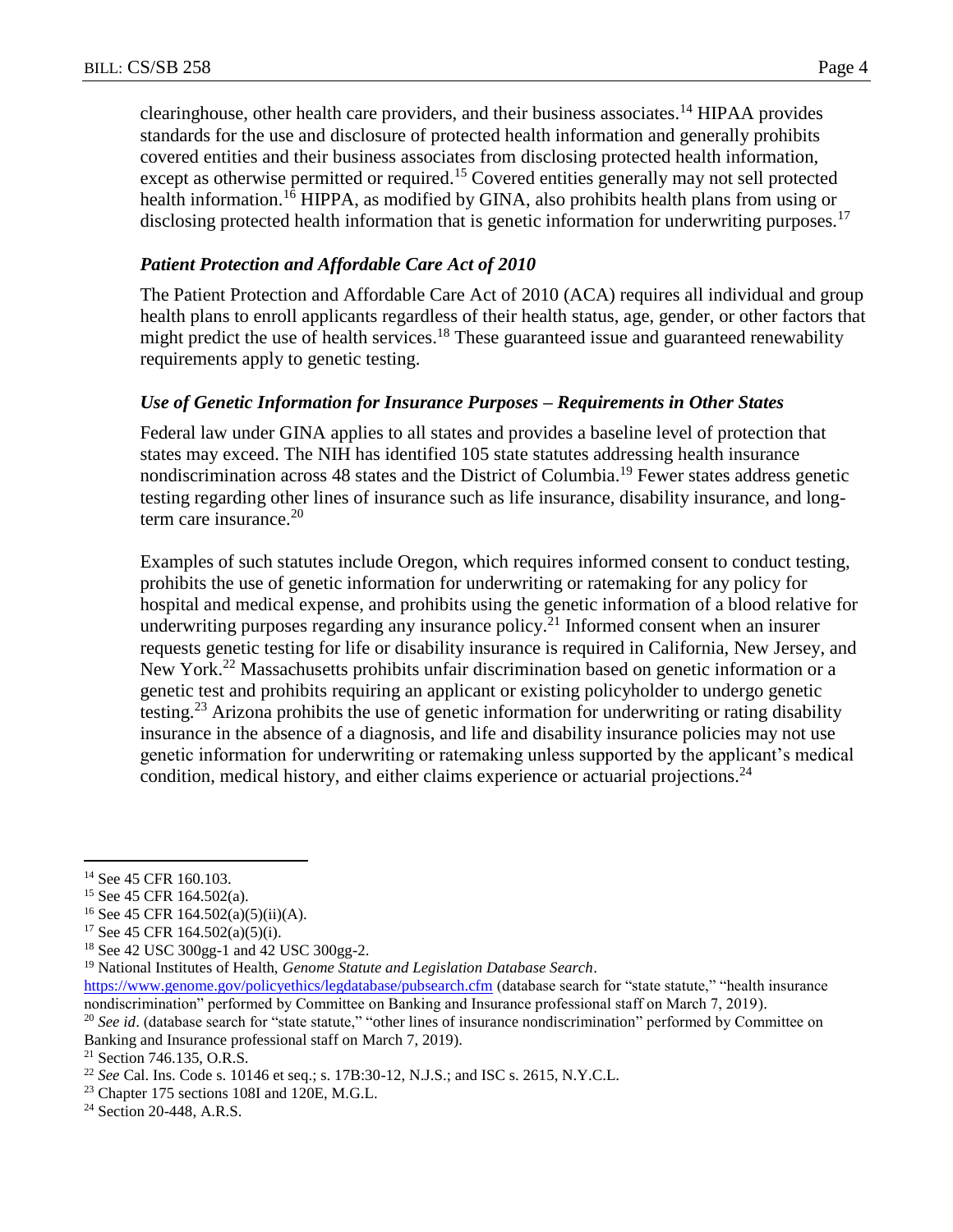## **Genetic Testing**

Genetic testing includes a number of medical tests that identify and examine chromosomes, genes, or proteins for the purpose of obtaining genetic information.<sup>25</sup> Genetic testing is often used for medical or genealogical purposes.

## *Medical Genetic Testing*

Genetic testing can be done to diagnose a genetic disorder, to predict the possibility of future illness, and predict a patient's response to therapy.<sup>26</sup> More than 2,000 genetic tests are currently available and more tests are constantly being developed.<sup>27</sup> The National Institutes of Health<sup>28</sup> (NIH) have identified the following available types of medical genetic testing:  $^{29}$ 

- *Diagnostic testing* identifies or rules out a specific genetic or chromosomal condition, and is often used to confirm a diagnosis when a particular condition is suspected based on the individual's symptoms. For example, a person experiencing abnormal muscle weakness may undergo diagnostic testing that screens for various muscular dystrophies.
- *Predictive and pre-symptomatic testing* is used to detect gene mutations associated with disorders that appear after birth, often later in life. This testing is often used by people who are asymptomatic, but have a family member with a genetic disorder. Predictive testing can identify mutations that will result in genetic disorder, or that increase a person's risk of developing disorders with a genetic basis, such as cancer.
- *Carrier testing* identifies people who carry one copy of a gene mutation that, when present in two copies, causes a genetic disorder. This test is often used by parents to determine their risk of having a child with a genetic disorder.
- *Preimplantation testing* is used to detect genetic changes in embryos developed by assisted reproductive techniques such as in-vitro fertilization. Small numbers of cells are taken from the embryos and tested for genetic changes prior to implantation of a fertilized egg.
- *Prenatal testing* detects changes in a baby's genes or chromosomes before birth. Such testing is often offered if there is an increased risk the baby will have a genetic or chromosomal disorder.
- *Newborn screening* is performed shortly after birth to identify genetic disorders that can be treated early in life. Florida screens for 31 disorders recommended by the United States Department of Health and Human Services Recommended Uniform Screening Panel and 22 secondary disorders, unless a parent objects in writing.<sup>30</sup>

 $\overline{a}$ <sup>25</sup> National Institutes of Health, *Genetic Testing*, pg. 3 (January 30, 2018). Available for download at <https://ghr.nlm.nih.gov/primer/testing/uses> (last accessed March 26, 2019).

<sup>&</sup>lt;sup>26</sup> Francis S. Collins, *A Brief Primer on Genetic Testing* (January 24, 2003)[. https://www.genome.gov/10506784/a-brief](https://www.genome.gov/10506784/a-brief-primer-on-genetic-testing/)[primer-on-genetic-testing/](https://www.genome.gov/10506784/a-brief-primer-on-genetic-testing/) (last accessed March 7, 2019).

<sup>27</sup> *See* Ohio State University Wexner Medical Center, *Facts About Testing*[. https://wexnermedical.osu.edu/genetics/facts](https://wexnermedical.osu.edu/genetics/facts-about-testing)[about-testing](https://wexnermedical.osu.edu/genetics/facts-about-testing) (last accessed March 7, 2019).

<sup>&</sup>lt;sup>28</sup> The National Institutes of Health is the medical research agency of the United States federal government. The NIH is part of the United States Department of Health and Human Services. The NIH is made of 27 different Institutes and Centers, each having a specific research agenda.

<sup>29</sup> *Supra* note 25, at pgs. 5-6.

<sup>30</sup> Florida Department of Health, *Newborn Screening*[. http://www.floridahealth.gov/programs-and-services/childrens](http://www.floridahealth.gov/programs-and-services/childrens-health/newborn-screening/index.html)[health/newborn-screening/index.html](http://www.floridahealth.gov/programs-and-services/childrens-health/newborn-screening/index.html) (last accessed March 7, 2019).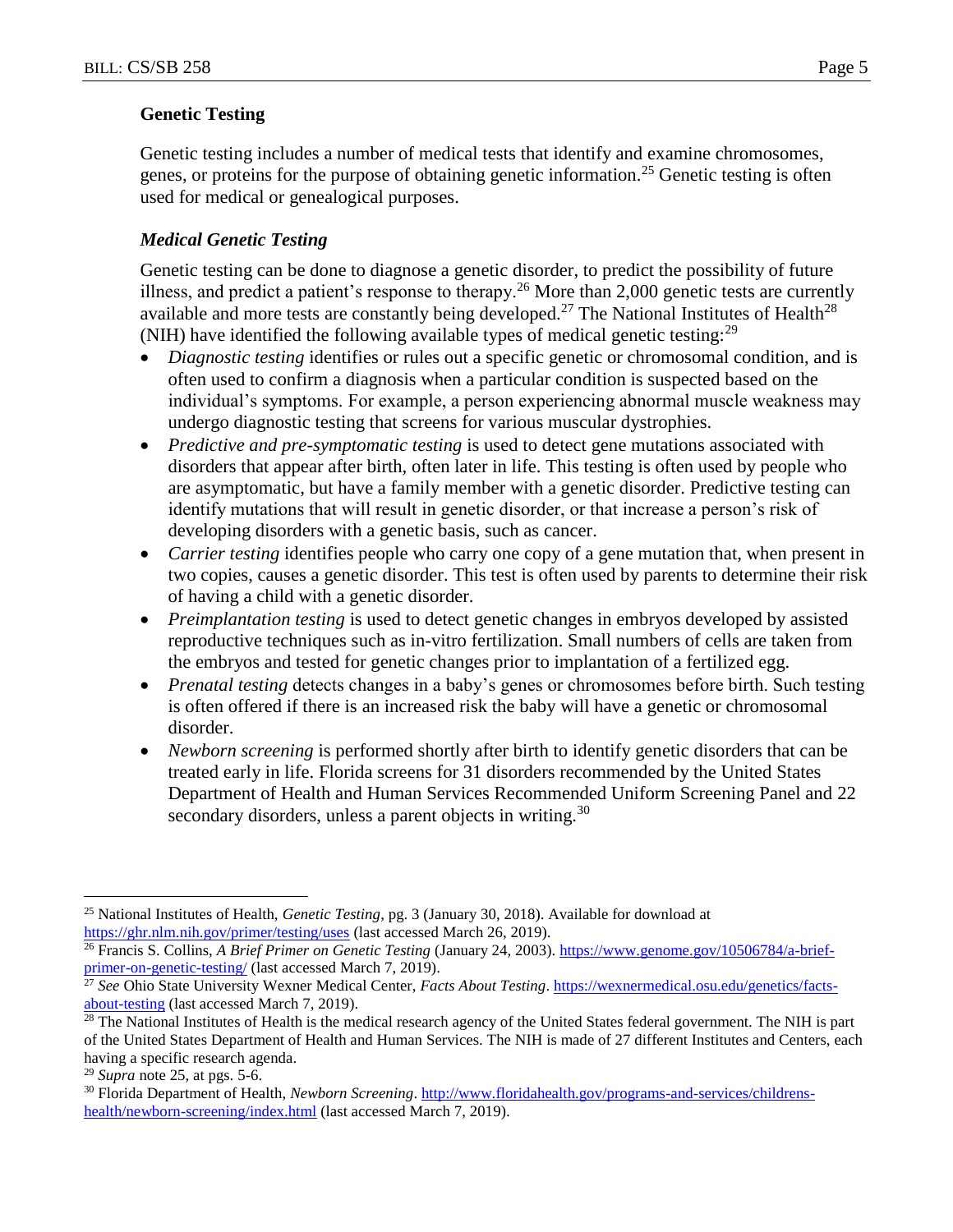Genetic testing is often used for research purposes. For example, genetic testing may be used to discover genes or increase understanding of genes that are newly discovered or not well understood.<sup>31</sup> Testing results as part of a research study are usually not available to patients or health care providers. $32$ 

The Human Genome Project, which in April 2003 successfully sequenced and mapped all of the genes of humans, and a variety of other genetic testing, has led to multiple medical advances. For example, genetic testing identified that the reason the drug Plavix, which is commonly used to prevent blood clots in patients at risk for heart attacks and strokes, does not work for approximately 30 percent of the United States population because variations in the CYP2C19 gene account for the lack of a response.<sup>33</sup> Thus, genetic testing can identify persons for whom the drug will not be effective.

The American Medical Association supports broad protections against genetic discrimination because it believes genetic testing and genetic information is essential to advancements in medical knowledge and care.<sup>34</sup> Accordingly, the organization supports comprehensive federal protection against genetic discrimination because "patients remain at-risk of discrimination in a broad array of areas such as life, long-term care, and disability insurance as well as housing, education, public accommodations, mortgage lending, and elections."

Methods of genetic testing used for medical purposes include:

- Molecular genetic tests (Gene tests) that study single genes or short lengths of DNA to identify variations or mutations that lead to a genetic disorder.
- Chromosomal genetic tests that analyze whole chromosomes or long lengths of DNA to see if there are large genetic changes, such as an extra copy of a chromosome, that cause a genetic condition.
- Biochemical genetic tests that study the amount or activity level of proteins; abnormalities in either can indicate changes to the DNA that result in a genetic disorder.

## *Genetic Ancestry Testing*

Genetic ancestry testing, also called genetic genealogy, is used to identify relationships between families and identify patterns of genetic variation that are often shared among people of particular backgrounds.<sup>35</sup> According to the NIH, genetic ancestry testing results may differ between providers because they compare genetic information to different databases. The tests can yield unexpected results because human populations migrate and mix with other nearby groups. Scientists can use large numbers of genetic ancestry test results to explore the history of populations. Three common types of genetic ancestry testing include:<sup>36</sup>

<sup>31</sup> *Supra* note 27*.*

<sup>32</sup> National Institutes of Health, *Genetic Testing*, at pg. 24.

<sup>&</sup>lt;sup>33</sup> Francis S. Collins, Perspectives on the Human Genome Project, pg. 50 (June 7, 2010).

[https://www.genome.gov/pages/newsroom/webcasts/2010sciencereportersworkshop/collins\\_nhgrisciencewriters060710.pdf](https://www.genome.gov/pages/newsroom/webcasts/2010sciencereportersworkshop/collins_nhgrisciencewriters060710.pdf) (last accessed March 7, 2019).

<sup>34</sup> American Medical Association*, Genetic Discrimination – Appendix II. AMA Legislative Principles on Genetic Discrimination and Surreptitious Testing*, (March 2013[\) https://www.ama-assn.org/sites/default/files/media](https://www.ama-assn.org/sites/default/files/media-browser/public/genetic-discrimination-policy-paper.pdf)[browser/public/genetic-discrimination-policy-paper.pdf](https://www.ama-assn.org/sites/default/files/media-browser/public/genetic-discrimination-policy-paper.pdf) (last accessed March 7, 2019).

<sup>35</sup> National Institutes of Health, *Genetic Testing*, at pg. 25.

<sup>36</sup> National Institutes of Health, *Genetic Testing*, at pg. 26.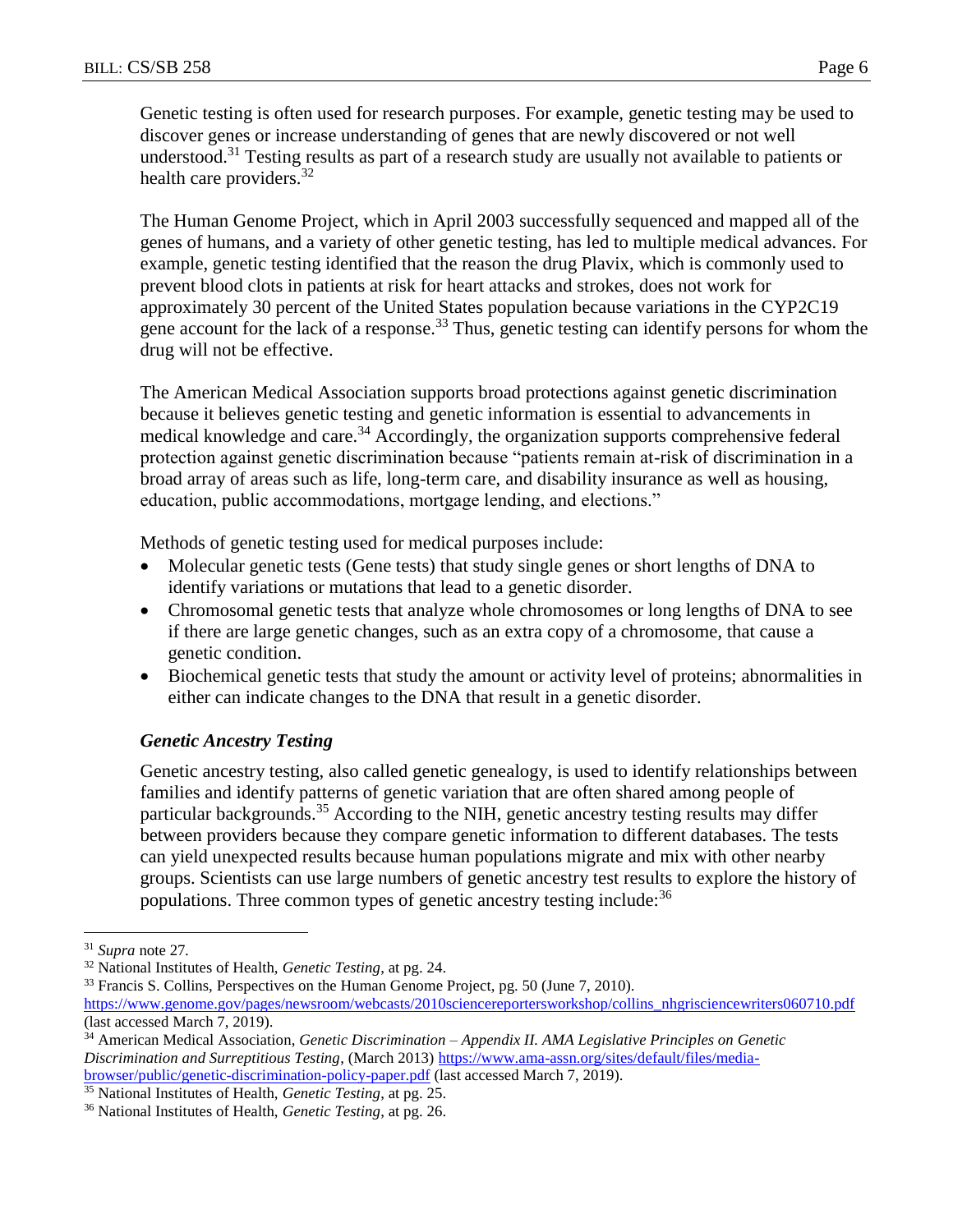- Single nucleotide polymorphism testing to evaluate large numbers of variations across a person's entire genome. The results are compared with those of others who have taken the tests to provide an estimate of a person's ethnic background.
- Mitochondrial DNA testing to identify genetic variations in mitochondrial DNA, which provides information about the direct female ancestral lines.
- Y chromosome testing, performed exclusively on males, often used to investigate whether two families with the same surname are related.

## *Direct to Consumer Genetic Testing*

Traditionally, genetic testing was available only through health care providers.<sup>37</sup> Direct-toconsumer genetic testing provides access to genetic testing outside the health care context. Generally, the consumer purchases a genetic testing kit from a vendor that mails the kit to the consumer. The consumer collects a DNA sample and mails it back to the vendor. The vendor uses a laboratory to conduct the test. The consumer is then notified of the test results.

Direct-to-consumer genetic testing has primarily been used for genealogical purposes, but increasing numbers of products now provide medical information. For example, the vendor 23andME offers, with FDA approval, genetic testing that examines the consumer's risks for certain diseases including Parkinson's disease, celiac disease, and late-onset Alzheimer's disease.<sup>38</sup>

Direct to consumer genetic testing is increasing in popularity, with one company reporting having sold approximately 1.5 million genetic testing kits from November 24, 2017, through November 27, 2017.<sup>39</sup> The increased proliferation of such testing is accompanied by increased concerns about the privacy of such information. The privacy protections of HIPAA usually do not apply to direct-to-consumer genetic testing because the vendors selling such tests are often not "covered entities" and thus not subject to HIPAA. The Federal Trade Commission has recently warned consumers to consider the privacy implications of genetic testing kits.<sup>40</sup>

## **Life Insurance, Disability Insurance, and Long-Term Care Insurance**

Life insurance is the insurance of human lives.<sup>41</sup> Life insurance can be purchased in the following forms: $42$ 

 Term life insurance provides coverage for a set term of years and pays a death benefit if the insured dies during the term.<sup>43</sup>

 $\overline{a}$ 

<sup>39</sup> Megan Molteni, *Ancestry's Genetic Testing Kits Are Heading For Your Stocking This Year*, Wired, (December 1, 2017) <https://www.wired.com/story/ancestrys-genetic-testing-kits-are-heading-for-your-stocking-this-year/> (last accessed March 7, 2019).

<https://www.consumer.ftc.gov/blog/2017/12/dna-test-kits-consider-privacy-implications> (last accessed March 7, 2019). <sup>41</sup> Section 624.602, F.S.

<sup>37</sup> National Institutes of Health, *Genetic Testing*, at pg. 11.

<sup>38</sup> 23andMe, *Find Out What Your DNA Says About Your Health, Traits and Ancestry* [https://www.23andme.com/dna-health](https://www.23andme.com/dna-health-ancestry/)[ancestry/](https://www.23andme.com/dna-health-ancestry/) (last accessed March 7, 2019).

<sup>40</sup> Federal Trade Commission, *DNA Test Kits: Consider the Privacy Implications*, (December 12, 2017).

<sup>42</sup> National Association of Insurance Commissioners, *Life Insurance – Considerations for All Life Situations*, [http://www.insureuonline.org/insureu\\_type\\_life.htm](http://www.insureuonline.org/insureu_type_life.htm) (last accessed March 7, 2019).

<sup>43</sup> National Association of Insurance Commissioners, *Life Insurance FAQs*,

[http://www.insureuonline.org/consumer\\_life\\_faqs.htm](http://www.insureuonline.org/consumer_life_faqs.htm) (last accessed March 7, 2019).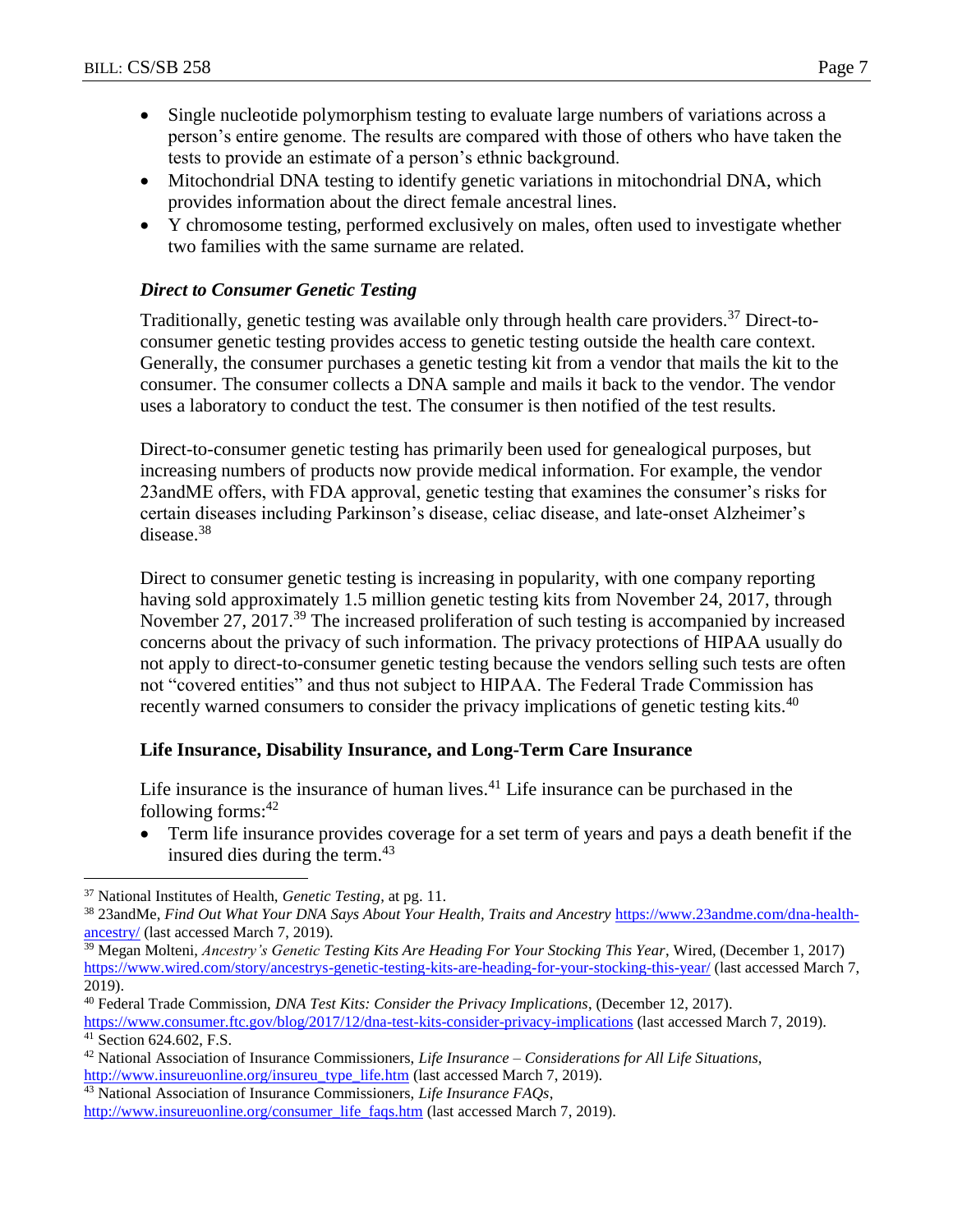- Permanent life insurance remains in place if the insured pays premiums, and the coverage pays a death benefit. Such policies have an actual cash value component that increases over time and from which the policy owner may borrow. There are four types of permanent life insurance:
	- o Whole life insurance offers a fixed premium, guaranteed annual cash value growth and a guaranteed death benefit. It does not provide investment flexibility and the policy coverage, once established, may not be changed.
	- o Universal life insurance allows the policyholder to determine the amount and timing of premium payments within certain limits. The coverage level may be adjusted. It guarantees certain levels of annual cash value growth but not investment flexibility.
	- o Variable life insurance allows allocation of investment funds, but does not guarantee minimum cash value because of fluctuations in the value of investments.
	- $\circ$  Variable universal life insurance combines variable and universal life insurance.<sup>44</sup>

Life insurance also encompasses annuities and disability policies.<sup>45</sup> An annuity is a contract between a customer and an insurer wherein the customer makes a lump-sum payment or a series of payments to an insurer that in return agrees to make periodic payments to the annuitant at a future date, either for the annuitant's life or a specified period. Disability insurance pays a weekly or monthly income for a set period if the insured becomes disabled and cannot continue working or obtain work.

Life insurance underwriters seek to identify and classify the risk represented by a proposed insured and then classify those risks into pools of similar mortality or morbidity risk.<sup>46</sup> Insureds within the same risk classification pay the same premiums, which must be adequate to ensure solvency, pay claims, and provide the insurer (with investment income) a reasonable rate of return.

Disability insurance compensates the insured for a portion of income lost because of a disabling injury or illness.<sup>47</sup> There are two types of disability insurance: short-term and long-term. A shortterm policy typically replaces a portion of lost income from three to six months following the disability. Long-term policies generally begin six months after the disability and can last a set number of years or until retirement age. Disability insurance is sometimes offered by life insurers.

Insurance policy forms for insurance sold in Florida must be filed and approved by the Office of Insurance Regulation (OIR).<sup>48</sup> The Unfair Insurance Trade Practices Act prohibits "knowingly making or permitting unfair discrimination between individuals of the same actuarially supportable class and expectation of life, in the rates charged for a life insurance or annuity

 $\overline{a}$ <sup>44</sup> *See* "What are the different types of permanent life insurance policies?" *available at* [https://www.iii.org/article/what-are](https://www.iii.org/article/what-are-different-types-permanent-life-insurance-policies)[different-types-permanent-life-insurance-policies](https://www.iii.org/article/what-are-different-types-permanent-life-insurance-policies) (last accessed March 26, 2019).

<sup>45</sup> Section 624.602, F.S.

<sup>46</sup> American Council of Life Insurers, *Life Insurer Issues*. (On file with the Senate Committee on Banking and Insurance).

<sup>47</sup> *See* National Association of Insurance Commissioners, *A Worker's Most Valuable Asset: Protecting Your Financial Future with Disability Insurance*

[http://www.naic.org/documents/consumer\\_alert\\_protecting\\_financial\\_future\\_disability\\_insurance.htm](http://www.naic.org/documents/consumer_alert_protecting_financial_future_disability_insurance.htm) (last accessed March 7, 2019).

<sup>48</sup> Section 624.410, F.S.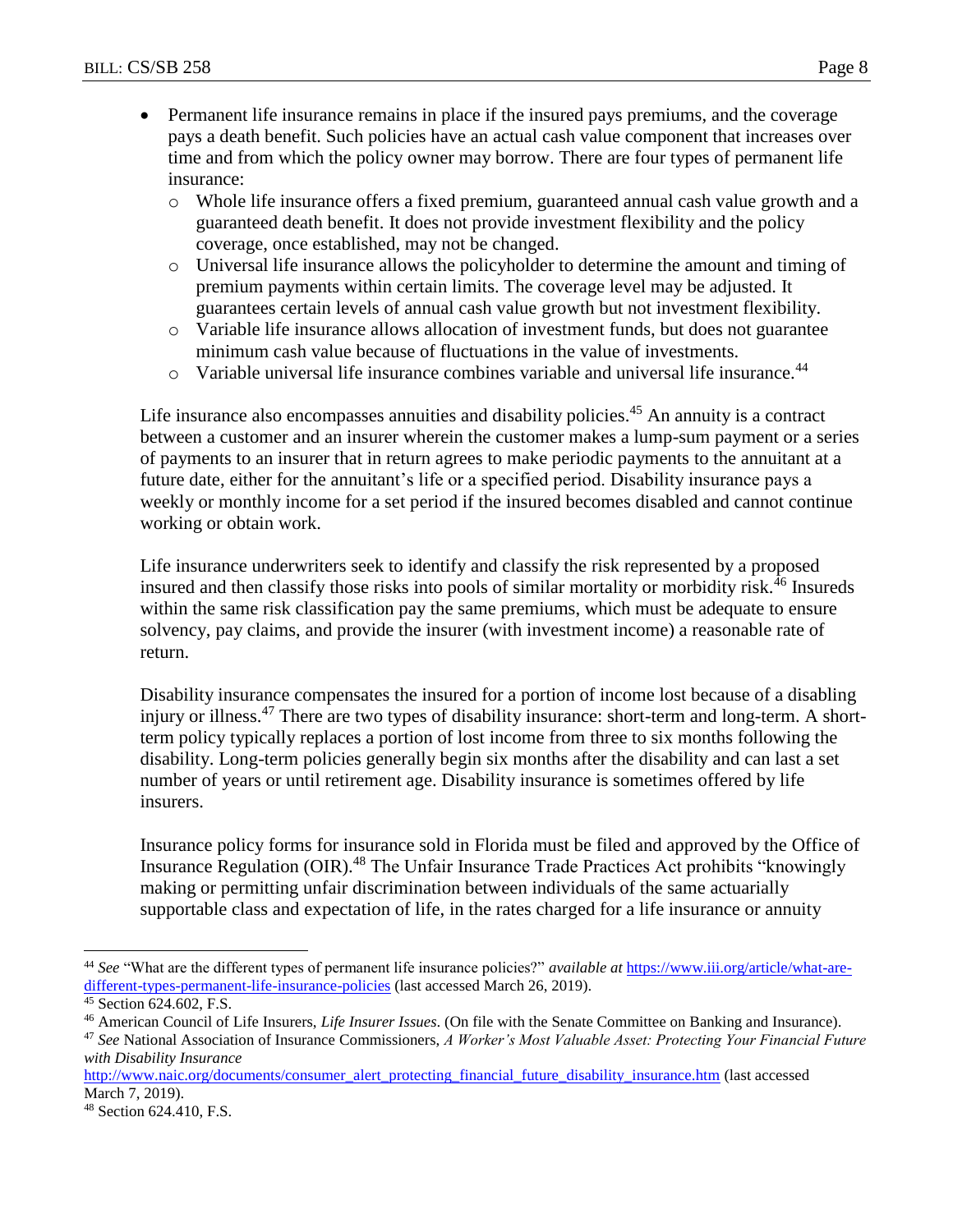contract, in the dividends or other benefits payable thereon, or in any other term or condition of such contract.<sup>149</sup> Similarly, the act prohibits knowingly making or permitting unfair discrimination between individuals of the same actuarially supportable class, as determined at the time of initial issuance of the coverage, and essentially the same hazard, in the amount of premium, policy fees, or rates charged for a policy or contract of disability insurance, in benefits payable, in the terms or conditions of the contract, or in any other manner.<sup>50</sup>

Long-term care (LTC) insurance covers the costs of nursing homes, assisted living, home health care, and other long-term care services. A long-term care insurance policy provides coverage for medically necessary diagnostic, preventive, therapeutic, curing, treating, mitigating, rehabilitative, maintenance or personal care services provided in a setting other than an acute care unit of a hospital.<sup>51</sup> Long-term care insurance usually pays fixed-dollar amounts or the actual costs of care, often subject to a maximum daily benefit amount.<sup>52</sup>

The LTC insurance market provides an example of the negative effects of insurers not accurately projecting their underwriting risk. LTC insurers made incorrect assumptions when selling the coverage, particularly in the 1980s and 1990s.<sup>53</sup> The LTC insurers overestimated the number of people that would cancel their coverage or allow it to lapse, underestimated the life span of insureds and the time span of the treatment they would receive, and overestimated earnings on LTC premiums which were negatively affected by dropping interest rates.<sup>54</sup> As a result, longterm care insurance premiums have been rising, often substantially, for the past decade.<sup>55</sup>

In response to substantial LTC premium increases, Florida law prohibits LTC rate increases that would result in a premium in excess of that charged on a newly issued policy, except to reflect benefit differences.<sup>56</sup> If the insurer is not writing new LTC policies, the rate cannot exceed the new business rate of insurers representing 80 percent of the carriers in the marketplace. In January 2017, the OIR issued consent orders allowing two of the state's largest LTC insurers, Metropolitan Life Insurance Company and Unum Life Insurance Company of America, to substantially raise LTC monthly premiums, phased in over three years.<sup>57</sup> Many insurers that

 $49$  Section 626.9541(1)(g)1., F.S.

<sup>50</sup> Section 626.9541(1)(g)2., F.S.

<sup>51</sup> Section 627.9404(1), F.S.

<sup>52</sup> Florida Department of Financial Services, *Long-Term Care: A Guide for Consumers,* pg. 5.

<https://www.myfloridacfo.com/division/consumers/UnderstandingCoverage/Guides/documents/LTCGuide.pdf> (last accessed March 7, 2019).

<sup>53</sup> *See* Leslie Scism, *Millions Bought Insurance to Cover Retirement Health Costs. Now They Face an Awful Choice,* Wall Street Journal (January 17, 2018) [https://www.wsj.com/articles/millions-bought-insurance-to-cover-retirement-health-costs](https://www.wsj.com/articles/millions-bought-insurance-to-cover-retirement-health-costs-now-they-face-an-awful-choice-1516206708)[now-they-face-an-awful-choice-1516206708](https://www.wsj.com/articles/millions-bought-insurance-to-cover-retirement-health-costs-now-they-face-an-awful-choice-1516206708) (last accessed March 7, 2019).

<sup>54</sup> *See* Office of Insurance Regulation, *Long-Term Care Public Rate Hearings*. (The Internet page references a rate filing decision made by the OIR on Jan. 12, 2017, related to LTC products for two insurers).

<https://www.floir.com/Sections/LandH/LongTermCareHearing.aspx> (last accessed March 7, 2019); See Scism at fn. 35 <sup>55</sup> *See* Scism at fn. 35; See Office of Insurance Regulation at fn. 36.

<https://www.floir.com/Sections/LandH/LongTermCareHearing.aspx> (last accessed March 7, 2019). <sup>56</sup> Section 627.9407(7)(c), F.S.

<sup>57</sup> *See* Office of Insurance Regulation, *Consent Order In the Matter of: Metropolitan Life Insurance Company*, Case No. 200646-16-CO (Jan. 12, 2017) <https://www.floir.com/siteDocuments/MetLife200646-16-CO.pdf> (last accessed March 7, 2019); Office of Insurance Regulation, *Consent Order In The Matter of Unum Life Insurance Company of America*, Case No. 200879-16-CO (Jan. 12, 2017)<https://www.floir.com/siteDocuments/Unum200879-16-CO.pdf> (last accessed March 7, 2019).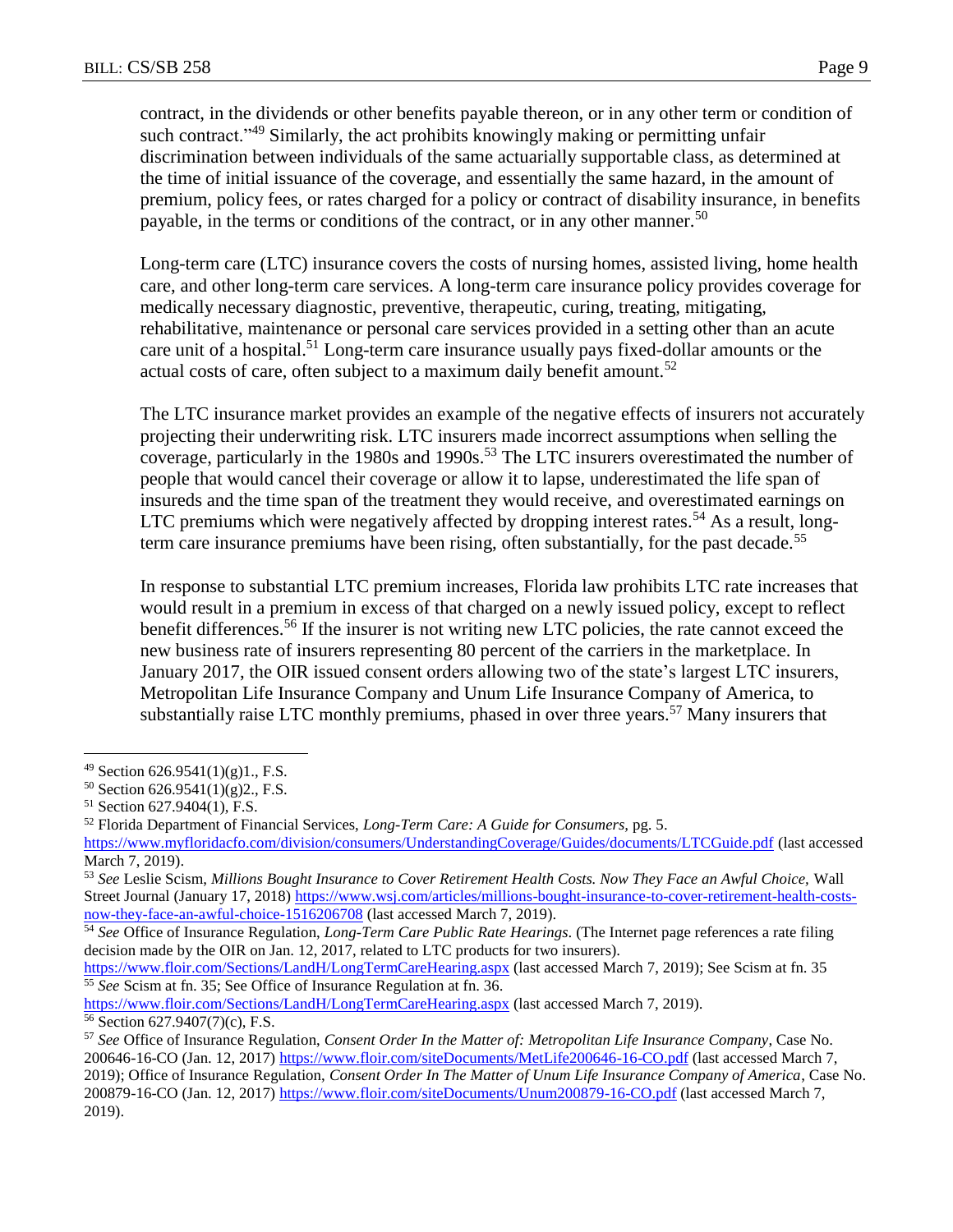write LTC insurance have taken substantial losses. Recently, General Electric announced a \$6.2 billion charge against earnings and a \$15 billion shortfall in insurance reserves related to LTC insurance obligations.<sup>58</sup>

The American Council of Life Insurers has expressed concerns that the proliferation of genetic testing could increase adverse selection and impact the availability and affordability of products over time.<sup>59</sup> Studies addressing whether genetic testing leads to adverse selection have reached varying conclusions. Studies of women tested for the BRCA1 gene mutation (linked to breast cancer risk)<sup>60</sup> and adults tested for Alzheimer's risk<sup>61</sup> found little evidence of adverse selection in the life insurance market. However, the study regarding Alzheimer's risk found evidence of adverse selection for long-term care insurance, as 17 percent of those who tested positive subsequently changed their LTC policy in the year after testing positive of Alzheimer's risk, in comparison with two percent of those who tested negative and four percent of those who did not receive test results.<sup>62</sup>

## **III. Effect of Proposed Changes:**

**Section 1** amends s. 627.4301, F.S., to provide the following definitions:

- "Genetic test results" is defined to include, but not be limited to, results of direct-toconsumer commercial genetic testing;
- "Life insurer" is defined to have the same meaning as provided in s. 624.602, F.S.; and to include an insurer issuing life insurance contracts that grant additional benefits in the event of an insured's disability;
- "Long-term care insurer" is defined as an insurer issuing long-term care insurance policies as described in s. 627.9404, F.S.

The bill's definition of "genetic test results" has the effect of modifying the current-law use of that term in s. 627.4301(2), F.S., which provides that health insurers may not require or solicit genetic information, use *genetic test results,* or consider a person's decisions or actions relating to genetic testing in any manner for insurance purposes.

Subsection (3) of s. 627.4301, F.S., is created to provide restrictions on the use of genetic information by life insurers, long-term care insurers, and disability income insurers.

<https://www.nytimes.com/2017/05/12/health/new-gene-tests-pose-a-threat-to-insurers.html> (last accessed March 7, 2019). <sup>60</sup> Cathleen D. Zick, et. al., *Genetic Testing, Adverse Selection, and the Demand for Life Insurance*, pgs. 29-39 American

<sup>58</sup> Sonali Basak, Katherine Chiglinsky, et al, *GE's Surprise \$15 Billion Shortfall Was 14 Years in the Making*, Chicago Tribune, (January 25, 2018) [http://www.chicagotribune.com/business/ct-biz-ge-general-electric-accounting-20180125](http://www.chicagotribune.com/business/ct-biz-ge-general-electric-accounting-20180125-story.html) [story.html](http://www.chicagotribune.com/business/ct-biz-ge-general-electric-accounting-20180125-story.html) (last accessed March 7, 2019); Steve Lohr and Chad Bray, *At G.E., \$6.2 Billion Charge for Finance Unit Hurts C.E.O.'s Turnaround Push*, New York Times, (January 16, 2018).

<https://www.nytimes.com/2018/01/16/business/dealbook/general-electric-ge-capital.html> (last accessed March 7, 2019). <sup>59</sup> Gina Kolata, *New Gene Tests Pose a Threat to Insurers*, New York Times (May 12, 2017)

Journal of Medical Genetics (July 2000) (Abstract provided by NIH at<https://www.ncbi.nlm.nih.gov/pubmed/10861679> (last accessed March 7, 2019)).

<sup>61</sup> Cathleen D. Zick, *Genetic Testing For Alzheimer's Disease And Its Impact on Insurance Purchasing Behavior*, pgs. 483 490, Health Affairs vol. 23, no. 2 (March/April 2005)<https://www.healthaffairs.org/doi/pdf/10.1377/hlthaff.24.2.483> (last accessed March 7, 2019).

<sup>62</sup> *See* Zick fn. 60 at pgs. 487-488.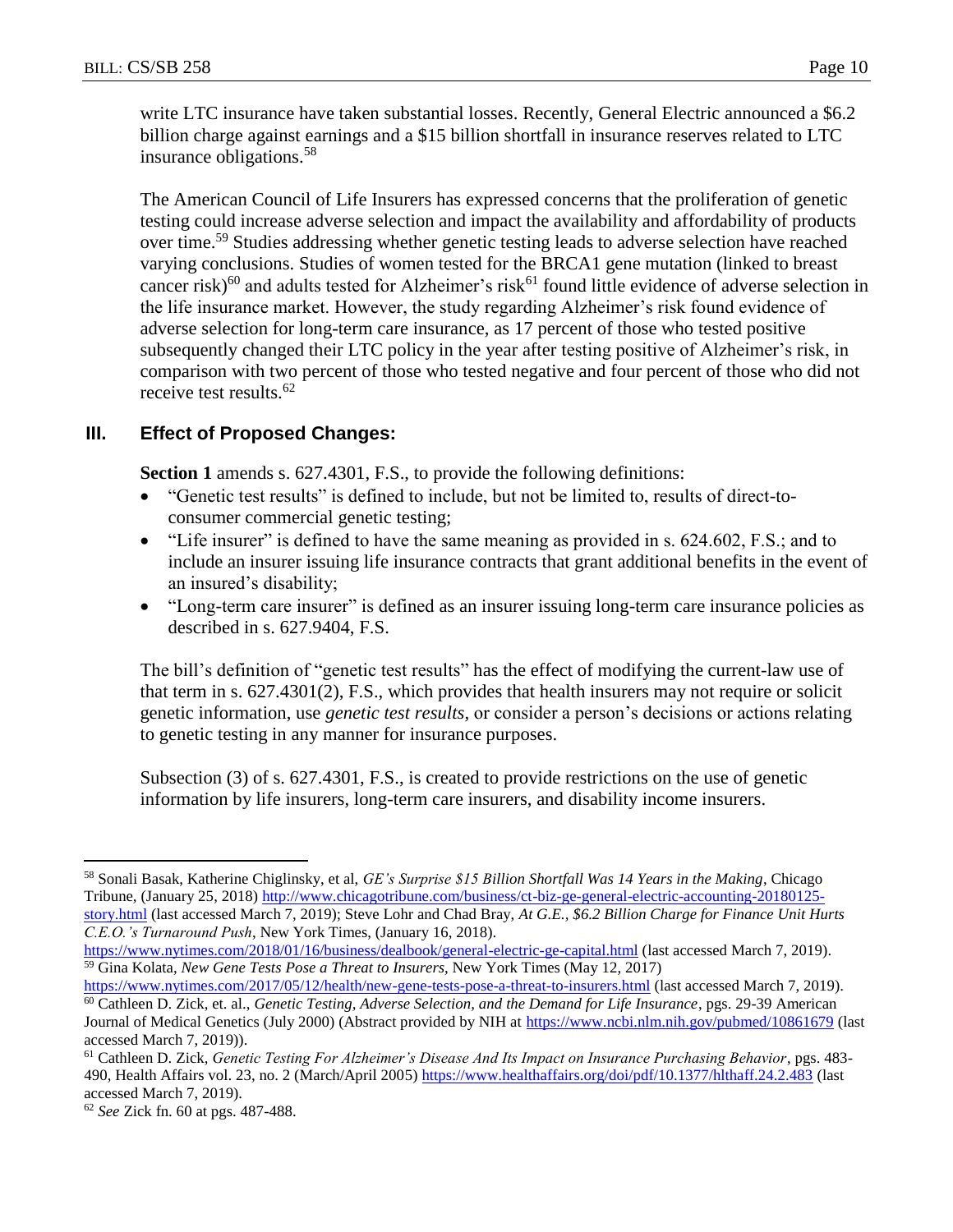$\overline{a}$ 

Such insurers are prohibited from:

- Requiring an applicant to take a genetic test;
- Collecting an individual's genetic information or genetic test results without the applicant's authorization; and
- Considering the results of genetic tests that are not related to the individual's medical condition or future health risk and that are designed to share information with an individual concerning the applicant's race, ethnicity, or national origin.

The bill provides that a life insurer, long-term care insurer, or disability income insurer may only consider genetic test results included in an individual's medical record if the tests have been reviewed and confirmed by the individual's physician and the insurer complies with the following:

- The insurer may not cancel, limit, or deny coverage, or establish differentials in premiums, based on genetic information unless such action is based on objective, statistical evidence related to actual or anticipated loss experience that is relevant to an individual's life expectancy or health; and
- The insurer must document the rationale for such action and provide the documentation to the OIR upon request.

The prohibition and requirement denoted in the bullets above serve two functions. They are stand-alone provisions of the bill, and they are conditions insurers must meet in order to lawfully consider the results of genetic testing included in an individual's medical record as described above.

The bill provides that genetic information, including genetic test results, is non-public, private health information and is subject to the privacy protections under ss.  $626.9651^{63}$  and 760.40,  $F.S.<sup>64</sup>$ 

The bill provides that s. 627.4301(3), F.S., as created under the bill:

- Does not relieve the obligation of a life insurer, long-term care insurer, or disability income insurer to comply with ss. 626.9706 and 626.9707, F.S.;<sup>65</sup>
- Does not apply to health insurers; and
- Applies to life insurance, long-term care insurance, and disability income insurance policies entered into or renewed on or after January 1, 2020.

**Section 2** amends s. 760.40, F.S., relating to genetic testing, informed consent, confidentiality, penalties, and notice of the use of test results. Existing provisions of law applicable to genetic testing or DNA testing and results are made applicable to direct-to-consumer commercial genetic testing. The bill prohibits a person, including a company providing direct-to-consumer

 $63$  Section 626.9651, F.S., pertains to an insurer's allowable use of a consumer's non-public personal financial and health information.

 $64$  Section 760.40(2), F.S., provides that, except for purposes of criminal prosecution and other specified purposes, DNA analysis may be performed only with the informed consent of the person to be tested, and the results of such DNA analysis, whether held by a public or private entity, are the exclusive property of the person tested, are confidential, and may not be disclosed without the consent of the person tested. Such information held by a public entity is exempt from public records.

<sup>&</sup>lt;sup>65</sup> Sections 626.9706 and 626.9707, F.S., provide that life insurers and disability insurers may not refuse to cover and may not modify the premiums for coverage solely because the person to be insured has the sickle-cell trait.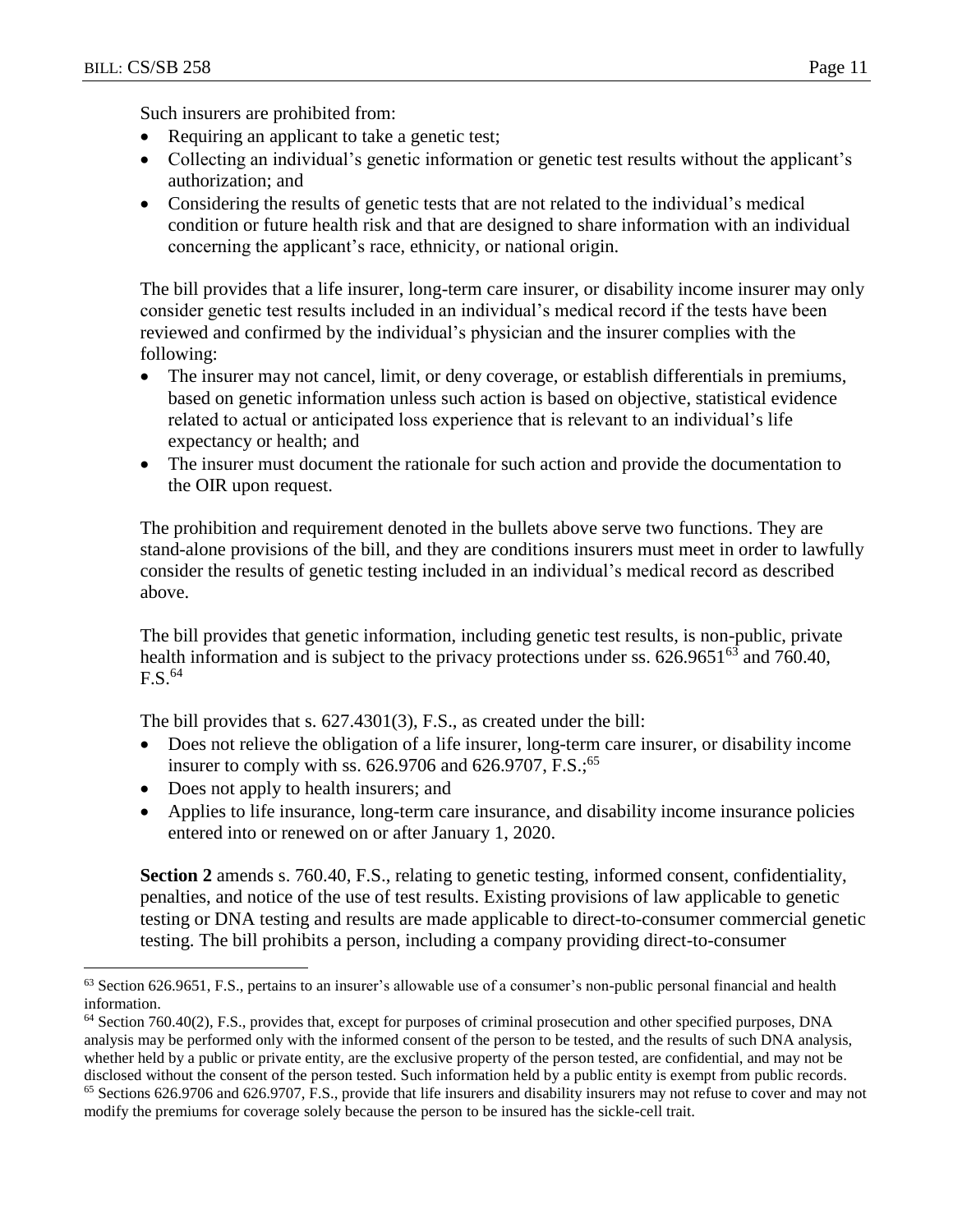commercial genetic testing, from selling, releasing, or sharing any personal identifying health information about a consumer with a life or health insurance company without a prior written authorization and a written request from the consumer for release of the information.

**Section 3** provides an effective date of July 1, 2019.

## **IV. Constitutional Issues:**

A. Municipality/County Mandates Restrictions:

None.

B. Public Records/Open Meetings Issues:

None.

C. Trust Funds Restrictions:

None.

D. State Tax or Fee Increases:

None.

E. Other Constitutional Issues:

None.

#### **V. Fiscal Impact Statement:**

A. Tax/Fee Issues:

None.

B. Private Sector Impact:

CS/SB 258 will restrict the use of genetic information in underwriting, risk classification, and rate setting by life, long-term care, and disability income insurers and could result in changes in premiums for such products.

C. Government Sector Impact:

None.

#### **VI. Technical Deficiencies:**

None.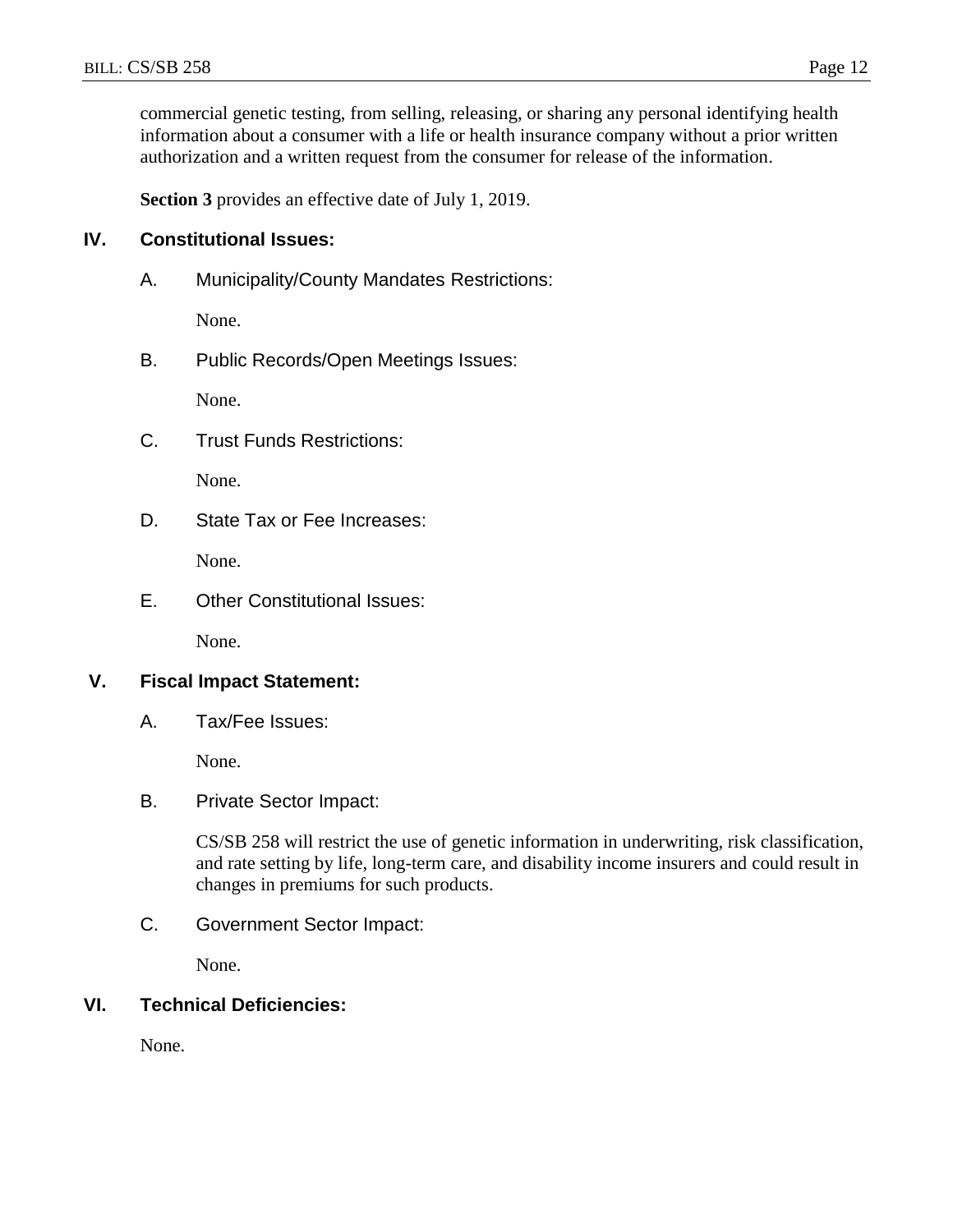#### **VII. Related Issues:**

None.

#### **VIII. Statutes Affected:**

This bill substantially amends sections 627.4301 and 760.40 of the Florida Statutes.

### **IX. Additional Information:**

A. Committee Substitute – Statement of Substantial Changes: (Summarizing differences between the Committee Substitute and the prior version of the bill.)

# **CS by Health Policy on April 8, 2019:**

- The CS:
- Amends s. 627.4301, F.S., relating to genetic information for insurance purposes, to provide that a life insurer, long-term care insurer, or disability income insurer may not:
	- o Require an applicant to take a genetic test;
	- o Collect an applicant's genetic information or genetic test results without the applicant's authorization; or
	- o Consider the results of a genetic test that is designed to share information with an individual concerning the applicant's race, ethnicity, or national origin and that is not related to an applicant's medical condition or future health risk;
- Creates s.  $627.4301(3)$ , F.S., to provide that:
	- o A life insurer, long-term care insurer, or disability income insurer may only consider genetic test results included in an individual's medical record if the tests have been reviewed and confirmed by the individual's physician and the insurer complies with the following two requirements, which are also stand-alone requirements:
		- A life insurer, long-term care insurer, or disability income insurer may not cancel, limit, or deny coverage, or establish differentials in premium rates, based on genetic information unless such action is based on objective statistical evidence related to actual or anticipated loss experience that is relevant to an individual's life expectancy or health;
		- A life insurer, long-term care insurer, or disability income insurer must document the rationale for such action and provide the documentation to the OIR upon request;
	- o Genetic information, including genetic test results, is non-public, private health information and is subject to specified privacy protections granted under existing Florida law;
- Provides that s. 627.4301(3), F.S., does not relieve insurers of the duty to comply with specified anti-discrimination protections under current law, applies to policies entered into or renewed on or after January 1, 2020, and does not apply to health insurers;
- Provides that specified, current-law requirements on genetic testing also apply to direct-to-consumer commercial genetic testing; and